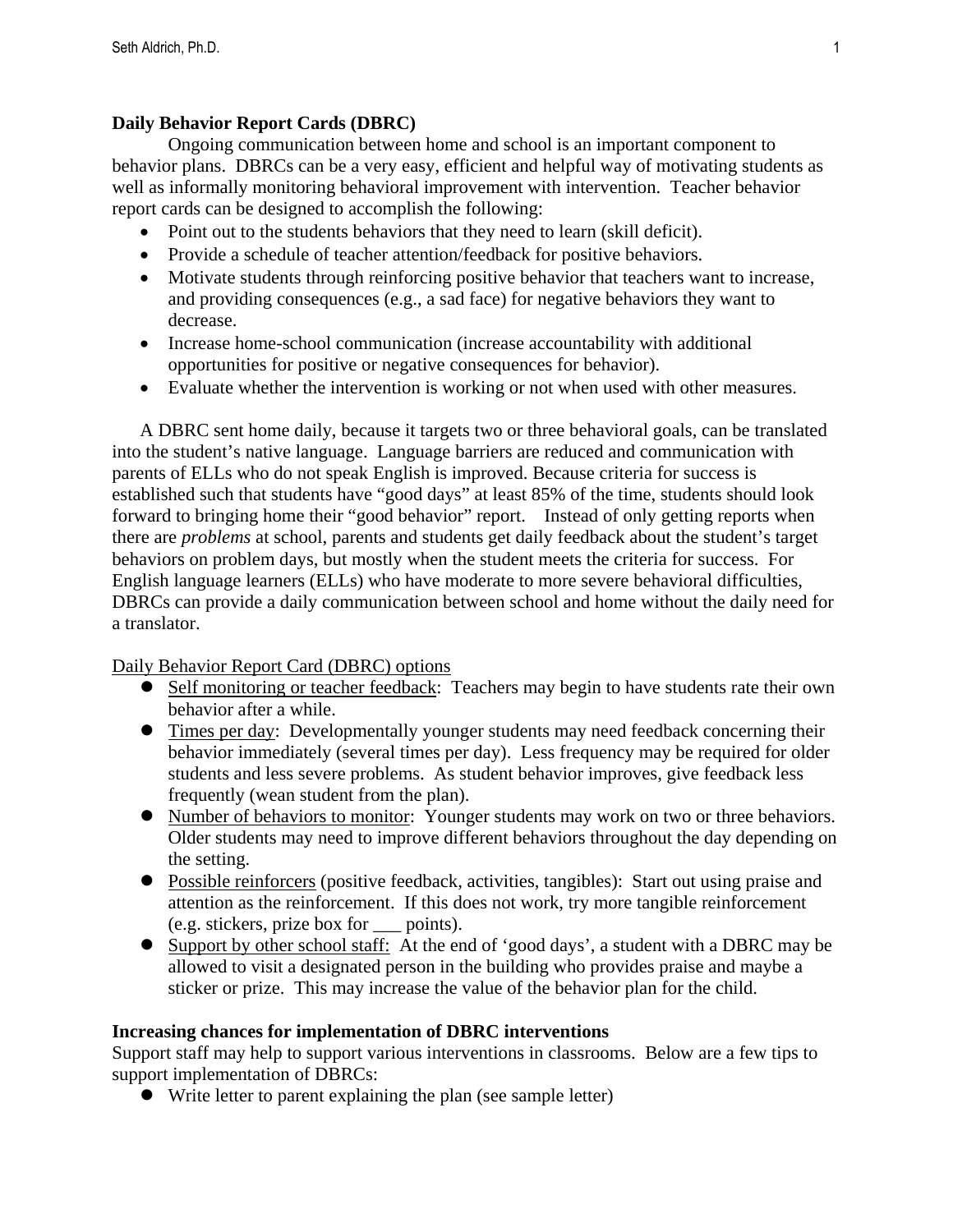- Instruct student how to do the plan (opportunities for generalization)
- $\bullet$  Coach students during initial phases
- $\bullet$  Prompt teachers for completed forms

# **Increasing accuracy of Daily Behavior Report Cards**

- $\bullet$  Make behavioral descriptions clear
- Rate immediately after the corresponding time
- Specify how a student would lose a 'smiley'. For example a student may go from a smile to a straight face if the teacher has to provide three reminders.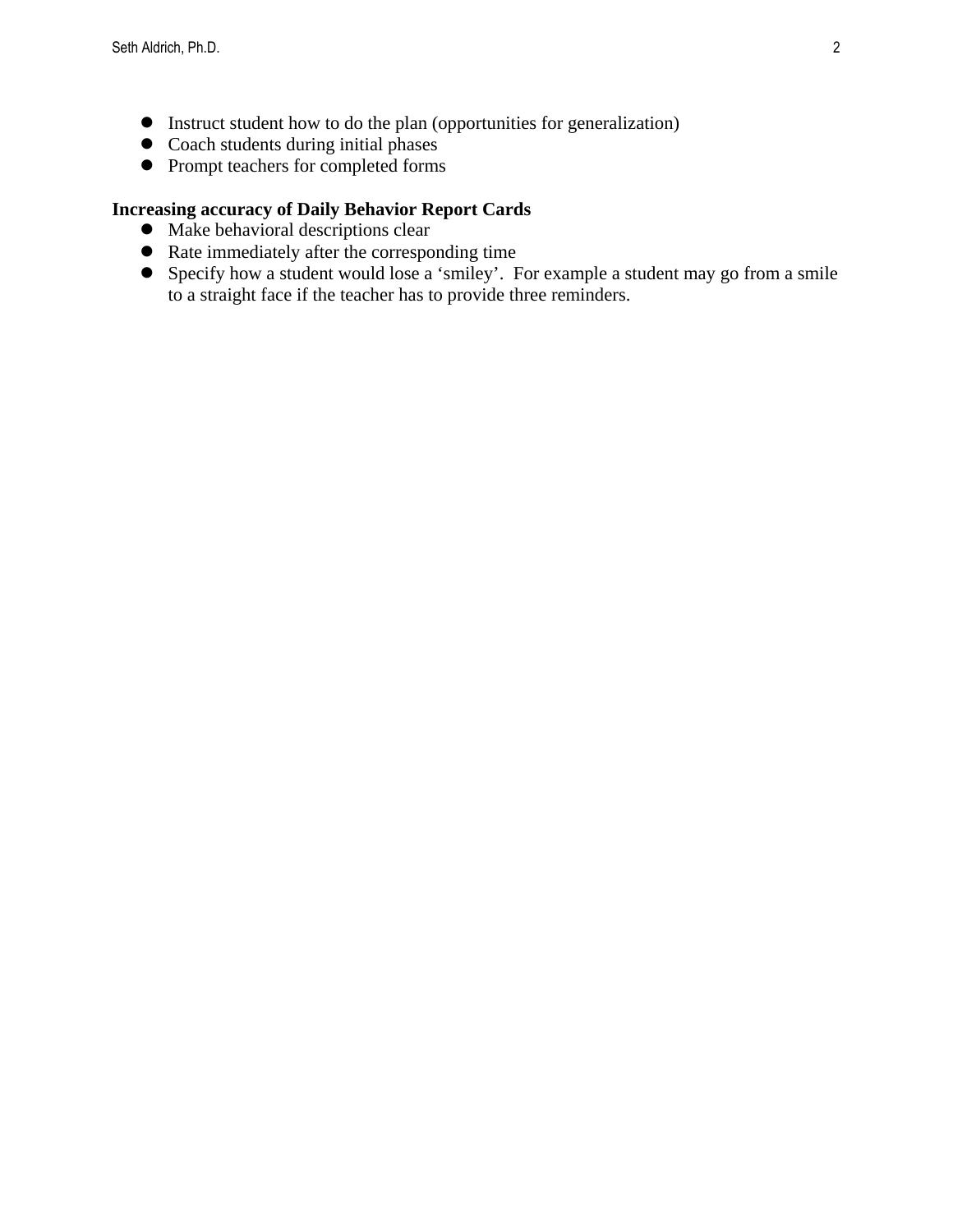|                                      |                                                        | 's best behavior!!!                                                                                |                                             | Date:                                                          |  |
|--------------------------------------|--------------------------------------------------------|----------------------------------------------------------------------------------------------------|---------------------------------------------|----------------------------------------------------------------|--|
|                                      | I listened,<br>looked<br>and<br>followed<br>directions | I did my<br>best work<br>(I got started<br>right away,<br>kept working<br>and worked<br>carefully) | I used<br>polite<br>words<br>and<br>actions |                                                                |  |
| Arrival                              | $\circ$ $\circ$                                        | $\circ$ $\circ$                                                                                    | $\bullet$ $\bullet$                         |                                                                |  |
| Morning<br>meeting                   | $\circ$ $\circ$                                        | $\circ$ $\circ$                                                                                    | $\circ$ $\circ$                             | <b>Great job!!</b>                                             |  |
| Math                                 | $\circ$ $\circ$                                        | 0 <sub>0</sub>                                                                                     | $\circ$ $\circ$                             | $\circ$<br>O                                                   |  |
| Guided<br>Reading                    | $\circ$ $\circ$                                        | $\circ$ $\circ$                                                                                    | $\circ$ $\circ$                             |                                                                |  |
| Specials                             | 0 <sup>o</sup>                                         | $\bullet\hspace{1mm} \bullet$                                                                      | $\circ$ $\circ$                             | OK, but keep trying                                            |  |
| <b>ELA</b>                           | $\circ$ $\circ$                                        | $\circ$ $\circ$                                                                                    | $\circ$ $\circ$                             | $\circ$<br>$\circ$                                             |  |
| Science/<br>Social<br><b>Studies</b> | $\circ$ $\circ$                                        | $0$ 0                                                                                              | $\circ$ $\circ$                             | I need to try harder<br>next time                              |  |
| Recess                               | $\circ$ $\circ$                                        | $\circ$ $\circ$                                                                                    | $0$ 0                                       |                                                                |  |
| Comments                             |                                                        |                                                                                                    |                                             | Success:<br>Smiles or more = Great Day!                        |  |
|                                      |                                                        |                                                                                                    |                                             | Sad faces for more $=$ Need to<br>try harder and problem solve |  |
|                                      |                                                        |                                                                                                    |                                             | Parent signature:                                              |  |
|                                      |                                                        |                                                                                                    |                                             |                                                                |  |

Teacher Daily Behavior Report Card (TDBRC) Samples and Parent Letter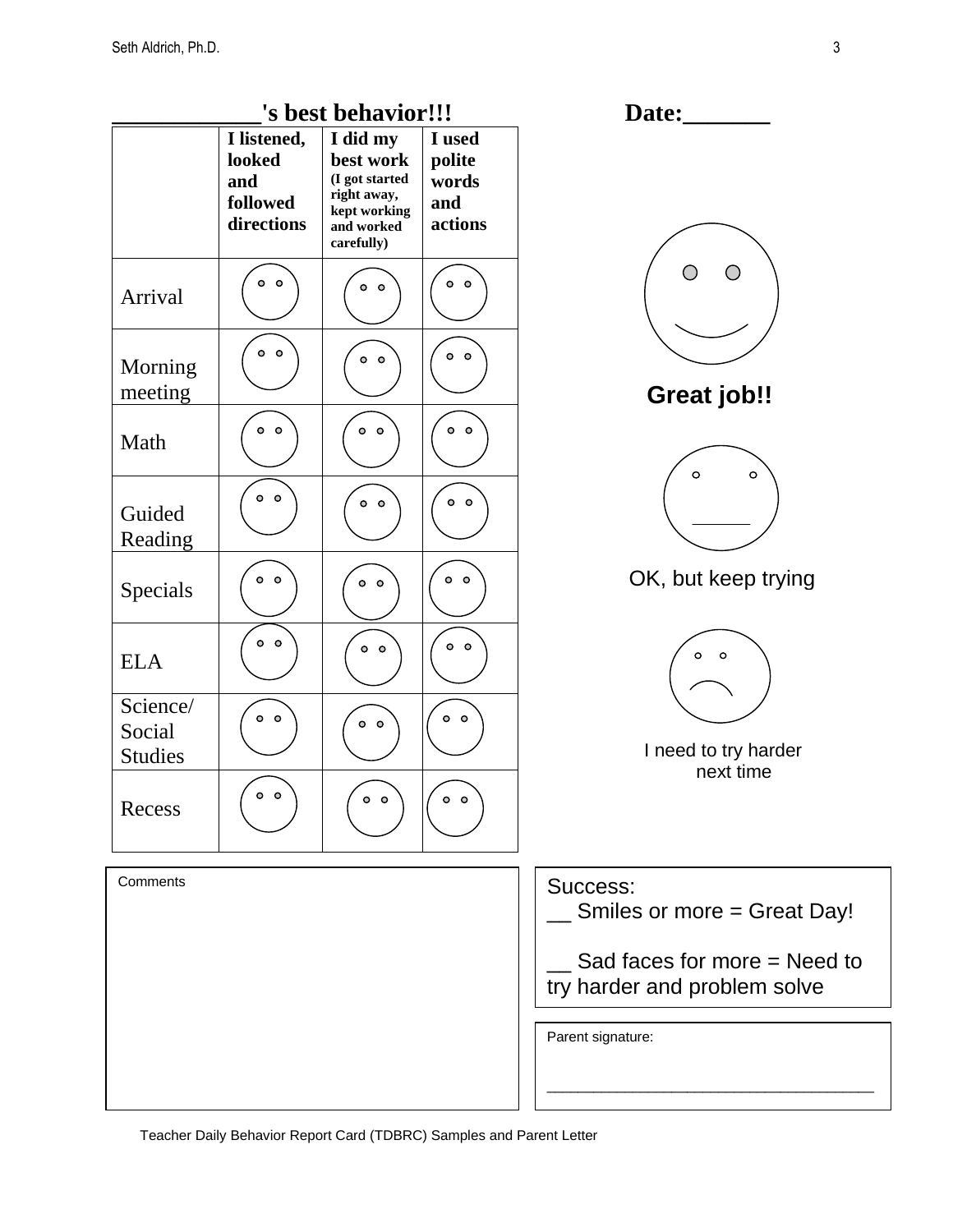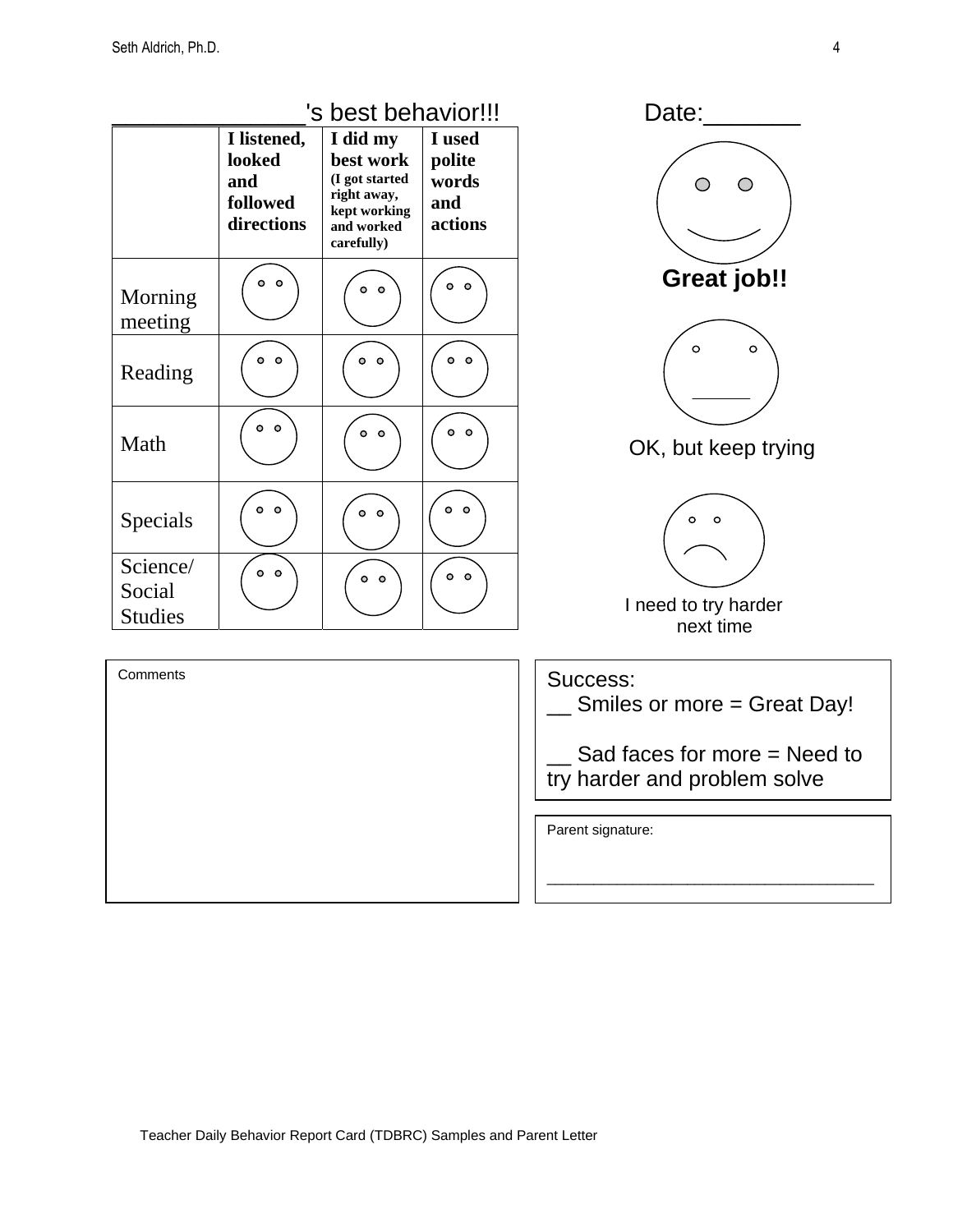

|           | 's best behavior!!!                                    |                                                                                                    |                                             | Date:             |                     |                                      |
|-----------|--------------------------------------------------------|----------------------------------------------------------------------------------------------------|---------------------------------------------|-------------------|---------------------|--------------------------------------|
|           | I listened,<br>looked<br>and<br>followed<br>directions | I did my<br>best work<br>(I got started<br>right away,<br>kept working<br>and worked<br>carefully) | I used<br>polite<br>words<br>and<br>actions | ∩<br>⌒            | $\circ$<br>$\circ$  | $0$ 0                                |
| Morning   | 0 <sup>o</sup>                                         | 0 <sub>o</sub>                                                                                     | 0 <sub>o</sub>                              | <b>Great job</b>  | OK, but keep trying | I need to<br>try harder<br>next time |
| Afternoon | 0 <sub>o</sub>                                         | 0 <sub>o</sub>                                                                                     | 0 <sub>o</sub>                              | Parent signature: |                     |                                      |
|           |                                                        |                                                                                                    |                                             |                   |                     |                                      |
| $O = 1$   |                                                        |                                                                                                    |                                             | $\sim$            |                     |                                      |

| Comments | Success:<br>Smiles or more = Great Day!                        |
|----------|----------------------------------------------------------------|
|          | Sad faces for more $=$ Need to try harder and<br>problem solve |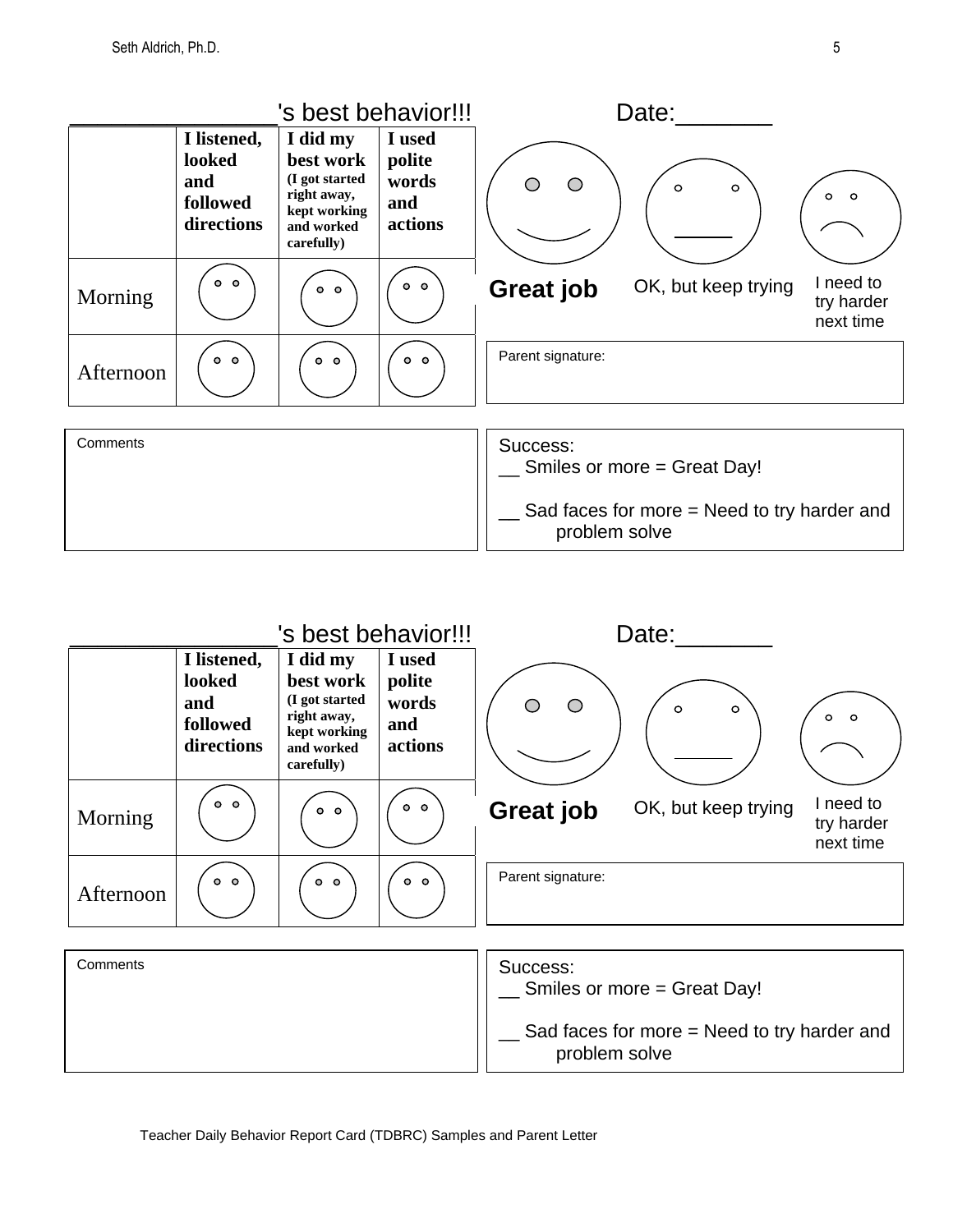Dear Parent,

 We would like to begin a daily behavior report card system to help your child improve behaviors important for learning and adjustment in school. Teacher behavior report cards can be a very helpful way of improving behaviors in school. Intervention and assessment using teacher behavior report cards can be designed to accomplish the following:

- Point out students' behaviors that they needs to learn or change;
- Provide students with attention for positive behaviors;
- Increase home-school communication;
- Encourage positive behavior and decrease negative behavior;
- Evaluate whether interventions are working or not.

 Ongoing communication between home and school is an important part of behavior plans. Rewards for behavior plans may be given at home, but some students benefit simply from praise and attention for their good behavior. Teacher behavior report cards are a relatively easy but effective way to maintain a home - school communication on a daily basis.

 If you decide to have rewards as part of your child's behavior plan, think of the following:

- Make sure desired behaviors and reward schedules are clear for the child and are given consistently as promised. Rewards must be delivered according to the plan (e.g., do not withhold an earned reinforcer if the child engages in a negative behavior that is not part of the plan).
- Just as promised rewards need to be given when children do what they are supposed to, children should not receive rewards as a part of the plan when they do not earn them.
- Get input from the child to assure that the rewards are truly motivating (e.g., have the child select the five most preferred rewards from a list of possible rewards).
- Offer choices. The same reward gets boring after awhile. The child's ability to choose from a variety of rewards is motivating in and of itself.
- We may need to adjust the system to 'get the bugs out'. In any reinforcement system, children need to be successful on a majority of the days (preferably an 80 – 85% success rate).

 Catching children being good and giving lots of specific praise (e.g., "Jimmy, I really like how you just followed directions the first time just now") as well as providing other forms of positive attention (smiles, pats on the back, thumbs up) is important. Positive comments should far outweigh criticisms.

 Please review the daily note home with your child and provide him or her with praise, feedback, and encouragement. We want this to be a very positive and successful experience for your child. Emphasize the smiles!

 Please sign and return the sheet so that I know you received it and discussed it with your child. If you have any questions about the plan please do not hesitate to contact me.

Thanks for your assistance,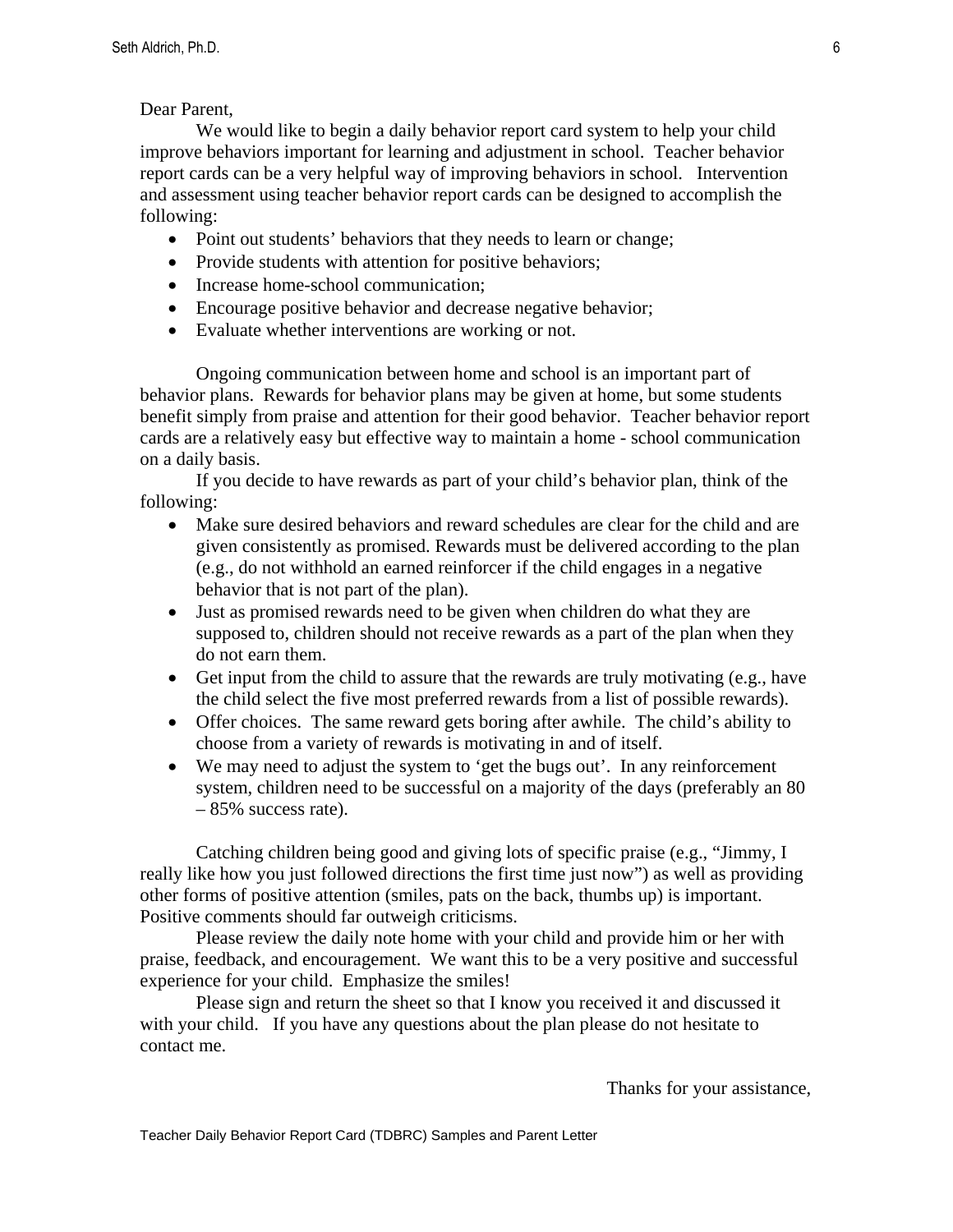**\_\_\_\_\_\_\_\_\_\_\_'s Mejor Comportamiento!!! Fecha:\_\_\_\_\_\_\_ Yo escuché, Yo hice mi Usé buenas miré y seguí las palabras y mejor trabajo instrucciones (empecé enseguida, acciones**   $\bigcirc$  $\bigcirc$ **seguí trabajando, y del trabajo trabajé cuidadosamente) Fantástico**   $\circ$   $\circ$  $\circ$   $\circ$  $0<sub>o</sub>$ Actividades a la llegada  $\circ$  $0<sub>0</sub>$  $\circ$   $\circ$ La lectura  $0<sub>o</sub>$  $\circ$   $\circ$  $\circ$   $\circ$  $\circ$   $\circ$ Matemáticas OK, pero sigue mejorando Clases  $0<sub>0</sub>$  $\circ$   $\circ$  $\circ$   $\circ$ Especiales (arte, música,  $\circ$ gimnasio) Clases de Ciencia,  $\circ$   $\circ$  $\circ$   $\circ$  $\circ$   $\circ$ Estudios Necesito mejorar más Sociales, la próxima vez Salud



 $\circ$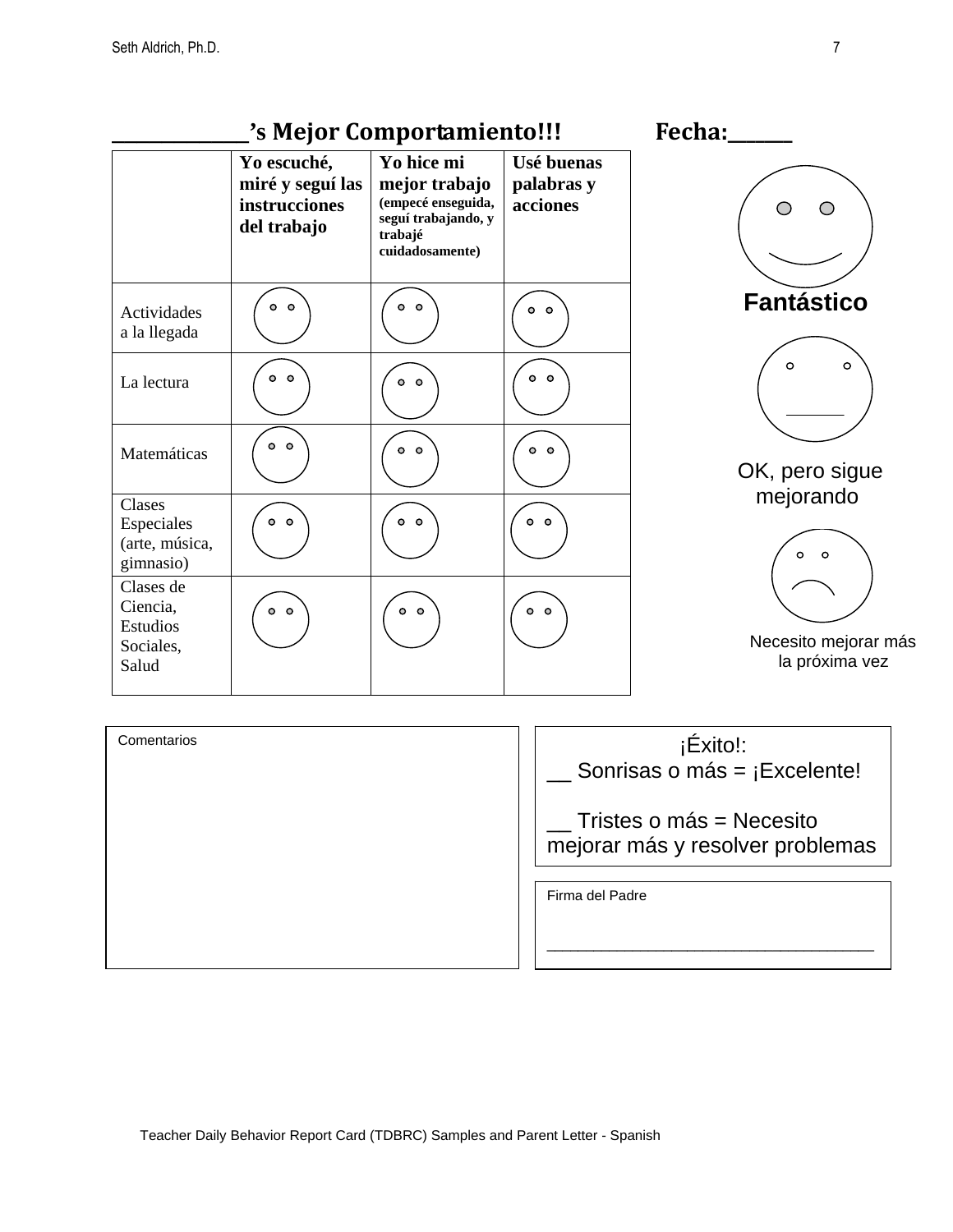Estimado Padre de Familia,

 Quisiéramos comenzar un sistema que incluye una libreta diaria del comportamiento de su niño(a), para ayudar a mejorar los comportamientos que son importantes para el aprendizaje y la adaptación en la escuela. Estas libretas que son evaluadas por los profesores, pueden ser una ayuda útil para mejorar los comportamientos de su niño(a) en la escuela. La intervención y la evaluación usando estas libretas de comportamiento pueden ser diseñadas para lograr lo siguiente:

- Señalar el comportamiento de los estudiantes que ellos necesitan aprender o cambiar
- Dar a los estudiantes atención para un comportamiento positivo
- Aumentar la comunicación entre hogar y escuela
- Reforzar los comportamientos positivos y reducir los comportamientos negativos
- Evaluar si la intervención está trabajando o no.

La frecuente comunicación entre el hogar y la escuela es una parte importante de los planes del comportamiento. Algunos niños necesitan recompensas como un plan de incentivo, pero algunos estudiantes se benefician simplemente de los elogios y de la atención por su buen comportamiento. Las libretas de comportamiento son relativamente fáciles, pero muy eficientes para mantener una buena y frecuente comunicación entre hogar-escuela.

Si usted decide usar las recompensas como parte del plan del comportamiento de su niño(a), piense en lo siguiente:

- Asegúrese que los comportamientos deseados y el horario de recompensas sean claros para el niño, y que sean dados constantemente como se ha prometido. Las recompensas deben ser dadas de acuerdo al plan (por ejemplo: no retenga o niegue una recompensa ganada, si el niño(a) se dedica a un comportamiento negativo que no es parte del plan).
- Así como recompensas prometidas necesitan ser entregadas cuando los niños hacen lo que están supuestos hacer, niños no deberían recibir recompensas cuando no se lo hayan ganado.
- Consigue información del niño para asegurar que las recompensas realmente lo están motivando. (ejemplo: haz que el niño seleccione sus cinco recompensas favoritas de una lista de posibles recompensas)
- Ofrezca opciones. La misma recompensa se convierte aburrida después de un tiempo. La capacidad de su niño(a) de escoger de una variedad de recompensas es una manera de motivarlos.
- Nosotros quizás necesitemos ajustar el sistema para 'sacar los errores'. En cualquier sistema de refuerzo, los niños necesitan ser exitosos en la mayoría de los días (preferiblemente de un 80% a 85% que indica el índice de éxito)

 Sorprender a los niños portarse bien y darles muchos elogios específicos, (ejemplo: "Jimmy, me gusta mucho como sigues las instrucciones la primera vez), como también darles otro tipo de atención positiva (sonrisas, palmadas en la espalda, o aprobación con el pulgar) es importante. Los comentarios positivos superan con creces las críticas.

 Por favor, revise la nota diaria para la casa con su niño(a) y dele a él o a ella elogios, reacción positiva, y muchos ánimos. Nosotros queremos que esta experiencia sea positiva y exitosa para su niño(a). ¡Resalte sus sonrisas!

 Por favor, firme y retorne la hoja después de leerla, y así yo sabré que la recibió y lo discutió con su niño(a). Si tiene alguna pregunta acerca del plan, por favor, no dude en contactarme.

Gracias por su ayuda,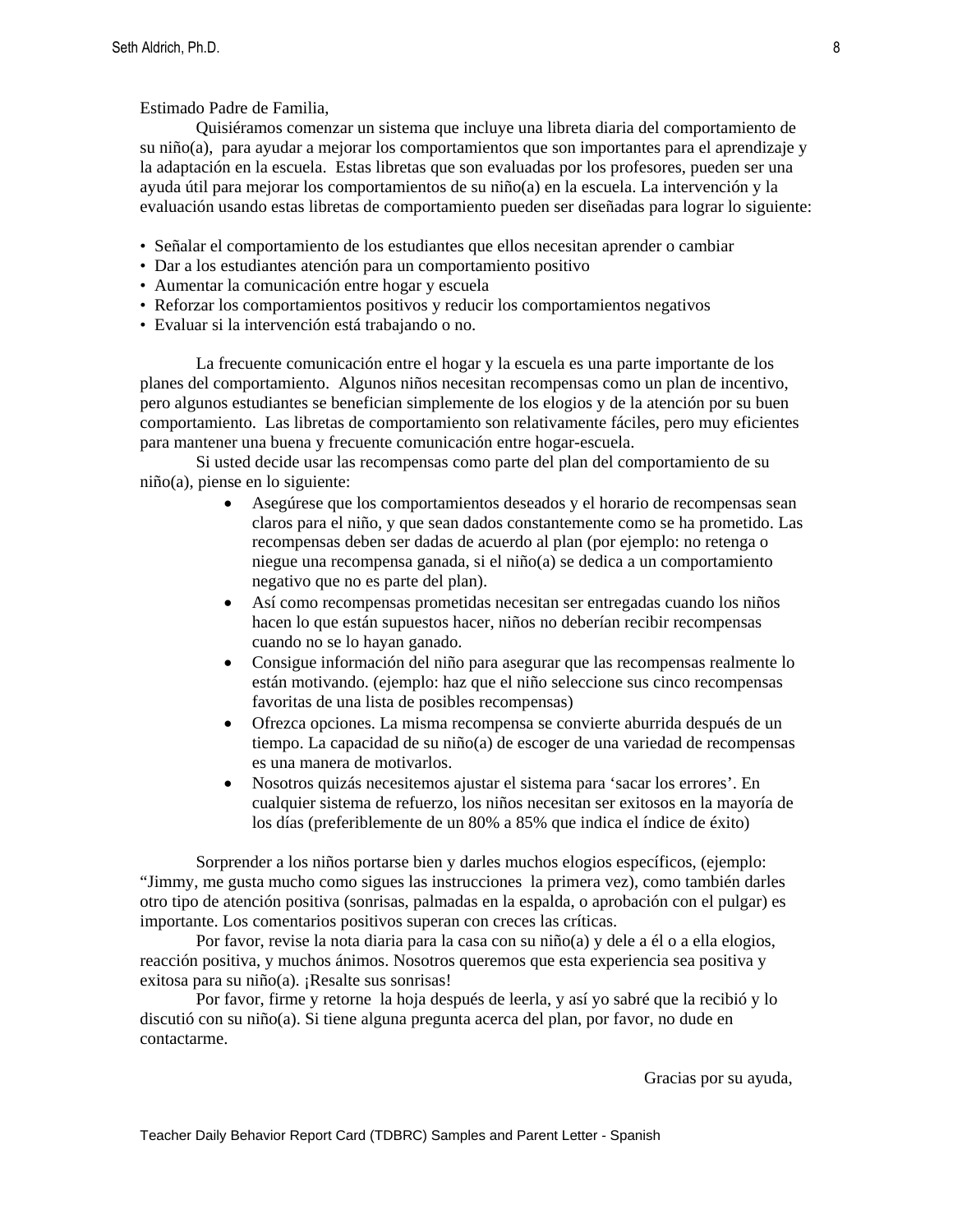#### **Behavior bank with translations for daily behavior report cards**

 These behavioral targets may be used for teacher daily behavior report cards like the ones in this resource. They are translated to that teachers who do not speak Spanish can communicate on a daily basis with parents who do not speak English concerning behaviors that are prioritized for improvement.

#### **Paying attention**

**I focused on my work and the teacher** 

Yo me concentré en mi trabajo y en mi profesor.

#### **I paid attention (looked at) the teacher and my work.**

Yo puse atención (y miré a) mi profesor y mi trabajo

#### **I focused on task and paid attention**

Yo me concentré en la tarea y puse atención**.** 

### **I looked at the speaker and or looked at my work**

Yo miré al orador y/o miré mi trabajo

#### **I paid attention to the teacher and task.**

Yo puse atención al profesor y a la tarea.

### **Following directions**

**I followed directions the first time**  Yo seguí las instrucciones la primera vez

#### **I listened, looked and followed directions**

Yo escuché, miré y seguí instrucciones

## **Completing work carefully**

**I did my best work**  Yo hice mi mejor trabajo

#### **(I got started right away, kept working and worked carefully)**

Yo empecé enseguida, seguí trabajando y trabajé cuidadosamente

#### **I completed my work to the best of my ability**

Yo completé mi trabajo lo mejor que pude

**I completed my work carefully.**  Yo completé my trabajo cuidadosamente

#### **Using polite words and actions**

**I used polite words and actions** 

Yo usé buenas palabras y acciones

Teacher Daily Behavior Report Card (TDBRC) Samples and Parent Letter - Spanish